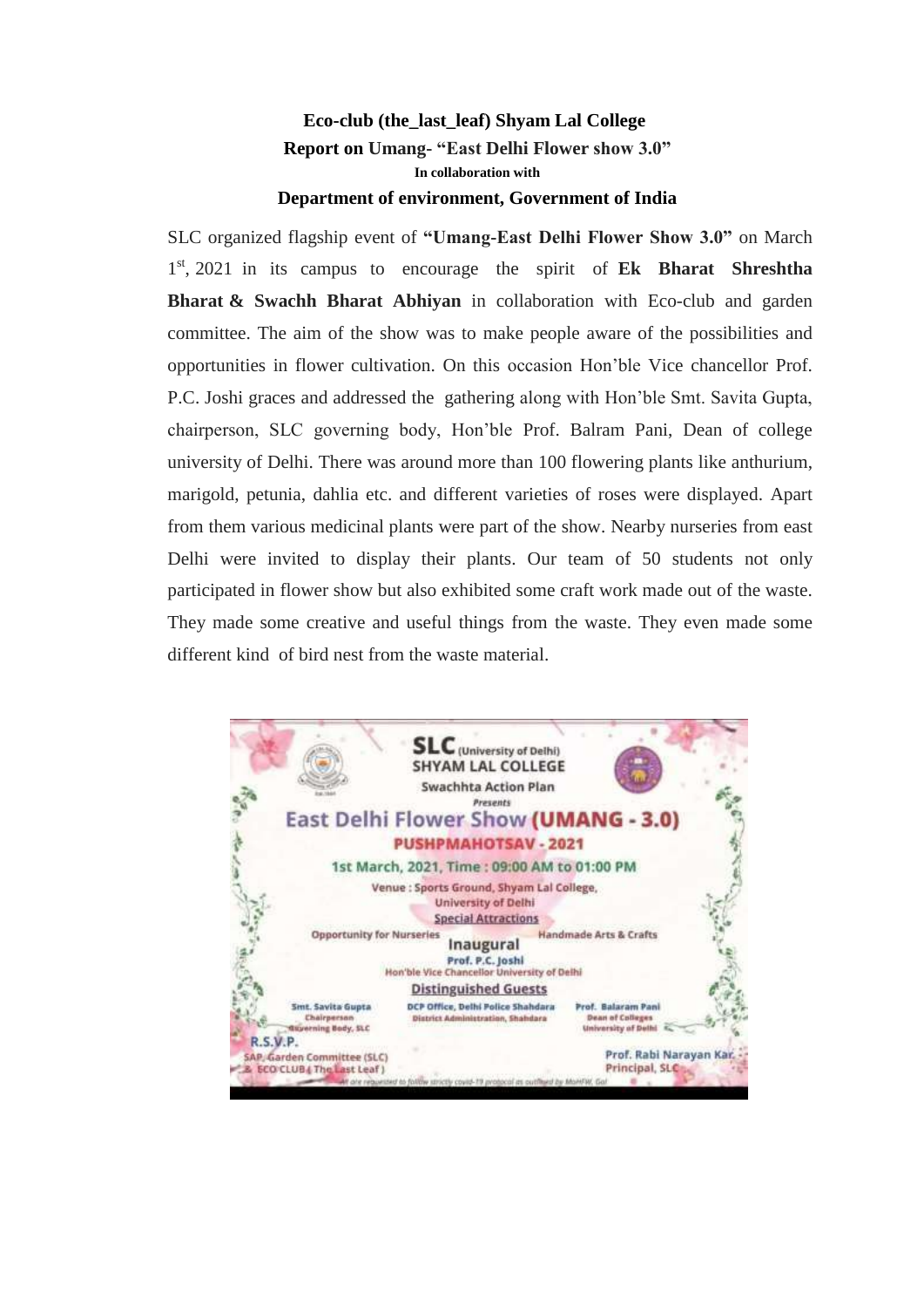

vvvvvvvvvvvvvvvvvvvvvvvvvvvvvvvvvvvvzcxZXXXXXXC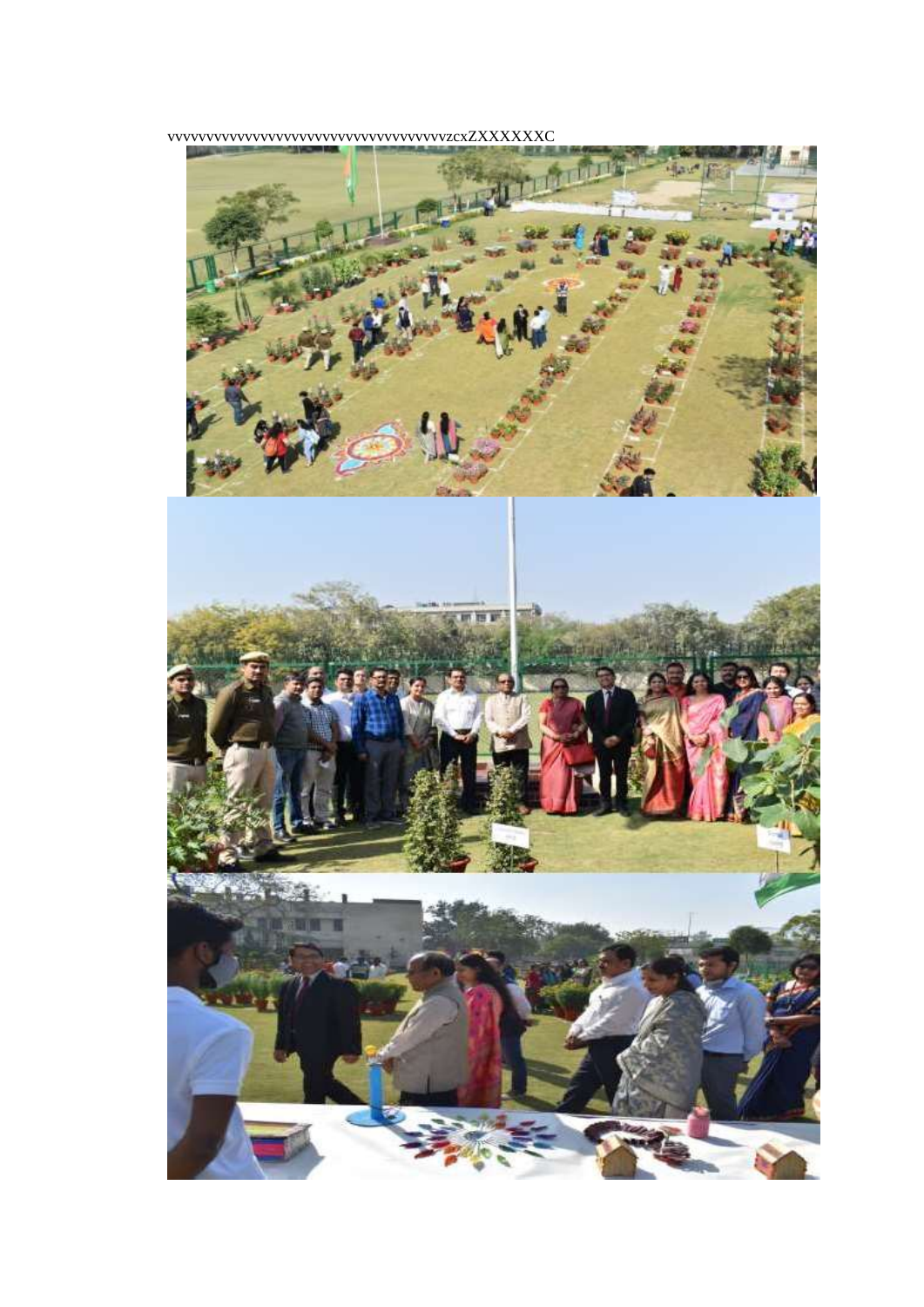